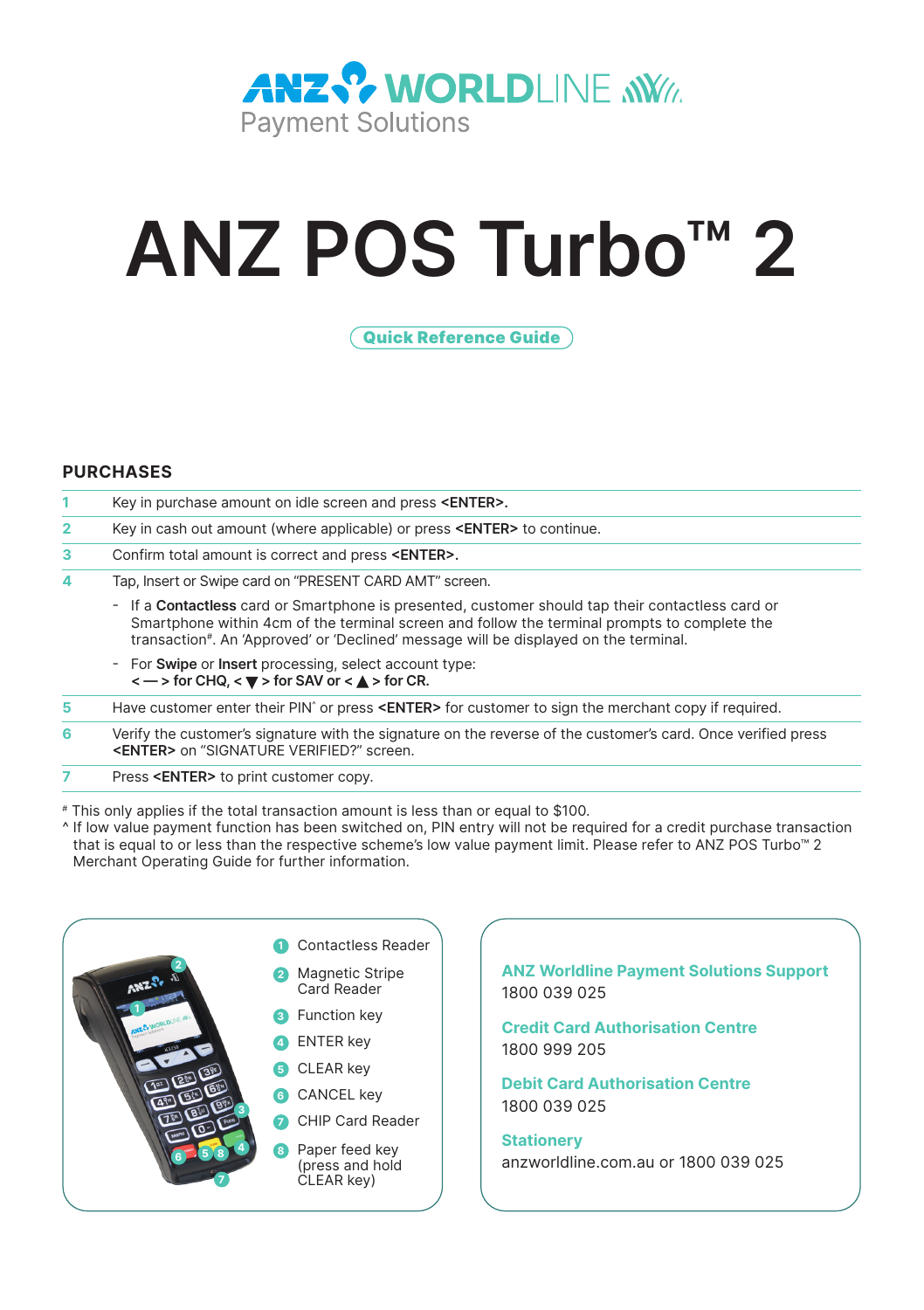

#### **REFUNDS**

| 1.           | Press <enter> until the "ANZ EFTPOS MENU" screen appears. Press the <math>\leq \mathbb{V}</math> &gt; key to go to "REFUND" and<br/>then press &lt; <b>ENTER</b>&gt; or press the number associated to it to select it.</enter> |
|--------------|---------------------------------------------------------------------------------------------------------------------------------------------------------------------------------------------------------------------------------|
| $\mathbf{2}$ | Swipe your ANZ Worldline Payment Solutions EFTPOS & multiPOS merchant card (Terminal ID Card).                                                                                                                                  |
| 3            | Enter refund amount, then press < <b>ENTER&gt;</b> .                                                                                                                                                                            |
| 4            | Confirm amount then press < <b>ENTER&gt;</b> .                                                                                                                                                                                  |
| 5            | Tap, Insert or Swipe customer's card on "PRESENT CARD RFND" screen.                                                                                                                                                             |
|              | - For Contactless processing, customer should tap their Contactless card or Smartphone within 4cm of the<br>terminal screen and follow the terminal prompts to complete the transaction.                                        |
|              | - For Swipe or Insert processing, select account type: $\lt -$ > for CHQ, $\lt \blacktriangledown$ > for SAV or $\lt \blacktriangle$ > for CR.                                                                                  |
| 6            | Have customer enter their PIN if applicable, or press <enter> for customer to sign the merchant copy if</enter>                                                                                                                 |

- required. Verify the customer's signature with the signature on the reverse of the customer's card, and press **<ENTER>** on the 'SIGNATURE VERIFIED?' screen.
- **7** Press **<ENTER>** to print customer copy.

Please contact ANZ Worldline Payment Solutions on 1800 039 025 if you require Manual Processing assistance.

# **LAST TRANSACTION – COPY**

| Press <enter> until the "ANZ EFTPOS MENU" screen appears. Press the &lt; ▼ &gt; key to go to the "SUPERVISOR"<br/>menu. Press <enter> or press the number associated to it to select it.</enter></enter> |
|----------------------------------------------------------------------------------------------------------------------------------------------------------------------------------------------------------|
| .                                                                                                                                                                                                        |

# **2** Press  $\leq \mathbf{V}$  > button to go to the "Copy" or press the number associated to it to select "COPY" option.

# **PRINTING TOTALS REPORT**

- **1** Press <**ENTER>** until the "ANZ EFTPOS MENU" screen appears. Press the <▼> button to go to "REPORT" Press **<ENTER>** or press the number associated to it to select it.
- **2** Select "TOTAL" by pressing the number associated to it.
	- SUB Press **< >** for Sub Totals Report (Broken down by card type including AMEX and Diners)
	- SUM Press **< >** for Summary Totals Report (Complete Summary Total excluding AMEX & Diners)
	- LAST Press <  $\blacktriangle$  > for Last Settlement Summary Total Report (excludes AMEX and Diners transactions).
- **3** Press **<ENTER>** on "TOTALS" screen to prompt to "SHIFT TOTALS" screen.
	- SHFT Press **< >** then **<ENTER>** to close off shift & print report
	- LAST Press **< >**then **<ENTER>** to print last shift totals.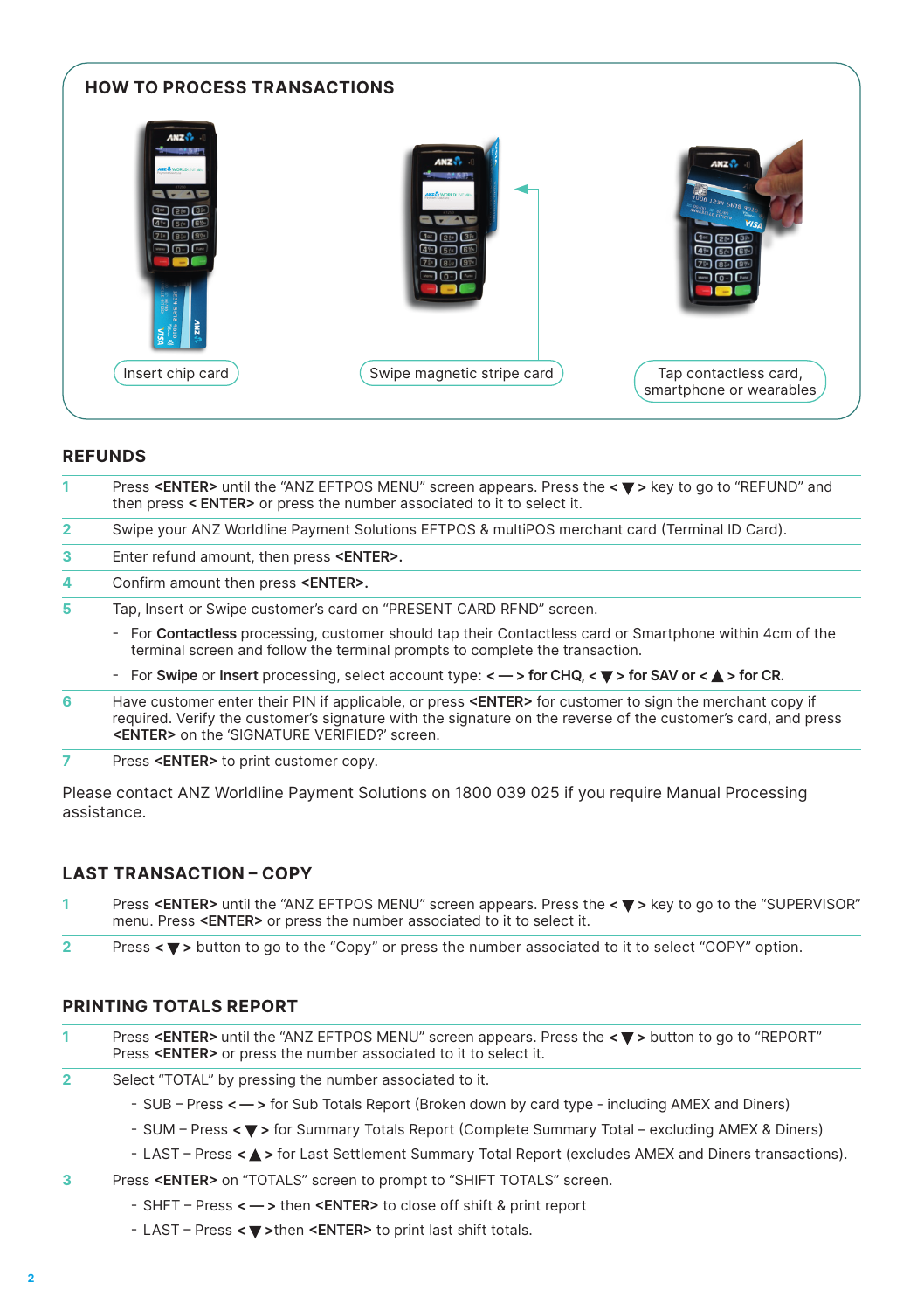# **SETTLEMENT**

ANZ Worldline Payment Solutions offers same day settlement, every day.\*

| Press <enter> until the "ANZ EFTPOS MENU" screen is displayed. Press the &lt;▼&gt; button to go to the</enter> |
|----------------------------------------------------------------------------------------------------------------|
| "REPORT" Menu. Press < ENTER> or press the number associated to it to select "REPORT".                         |

- **2** Press **< >** until the "SETTLEMENT" option appears. Press **< ENTER>** or press the number associated to it to select it.
- **3** Terminal will proceed to settlement and a settlement receipt will be printed.

\*For ANZ business account holders, funds are available on the same day for online transactions, processed through the terminal and settled before 09:00 pm (AEST). For non-ANZ business account holders, for online transactions processed through the terminal, ANZ Worldline Payment Solutions will transfer the funds to the merchant's bank on the following business day and the availability of the funds will be determined by the merchant's bank. For transactions processed offline or via Paper Merchant Vouchers, these settlement times do not apply.

# **CLEARING ELECTRONIC FALL BACK (EFB) TRANSACTIONS**

If you see an asterisk (\*) displayed on your screen, please follow the process below to clear stored transactions

| To clear EFB transactions press <func> 8, 8, <enter> <enter> <enter>.</enter></enter></enter></func> |
|------------------------------------------------------------------------------------------------------|
| Terminal will clear all EFB transactions.                                                            |

**Note:** The terminal will prompt if Authorisation is required for EFB transactions. Obtain Authorisation by contacting the relevant Authorisation Centre. The terminal will be clearing EFB transactions automatically after being in idle for a certain amount of time.

# **CONFIGURING COMMUNICATION MODE**

If you require your terminal to change communication modes between GPRS, Dial-up and IP, please follow the steps below.

|              | Press <func> 9, 9, 0, 5 and then press <enter>.</enter></func>                                                                        |
|--------------|---------------------------------------------------------------------------------------------------------------------------------------|
| $\mathbf{2}$ | At "Swipe Merchant Card" Press < <b>ENTER&gt;.</b>                                                                                    |
| з.           | Press < <b>ENTER&gt;</b> to go to" COMMS MODE" Screen.                                                                                |
| 4            | Press 1 to select Dial-up communication mode<br>Press 6 to select GPRS communication mode<br>Press 7 to select IP communication mode. |
| 5.           | Press < <b>ENTER&gt;</b> until the ANZ Worldline Payment Solutions main screen appears.                                               |
| 6            | Press <func> 2, 4, 6, 8 <enter><enter>. "TMS Logon Successful" should display on the terminal.</enter></enter></func>                 |
| 7.           | Press <func> 8, 7 <enter><enter>. "ANZ Initialisation Approved" should display on the terminal.</enter></enter></func>                |

# **TERMINAL FAULTS – SELF HELP**

If your terminal is experiencing technical issues (e.g. blank/frozen screen), attempt the following steps:

| Press <func> 8, 6 <enter><enter>. The terminal will Power Reset.</enter></enter></func> |  |  |  |  |
|-----------------------------------------------------------------------------------------|--|--|--|--|
|-----------------------------------------------------------------------------------------|--|--|--|--|

- **2** Press **<Func>** 2, 4, 6, 8 **<ENTER><ENTER>**. "TMS Logon Successful" should display on the terminal. Press **<Clear>** to go to Main Screen.
- **3** Press **<Func>** 8, 7 **<ENTER><ENTER>**. "ANZ Initialisation Approved" should display on the terminal. Press **<Clear>** to go to Main Screen.

The terminal is now ready to process transactions.

If the above steps are unsuccessful, switch off the power at the power point. Leave the power off for 5 minutes. Ensure cables are securely connected. Switch on power at the power point. Repeat steps 2 & 3. If unsuccessful please contact ANZ Worldline Payment Solutions on 1800 039 025 for further assistance.